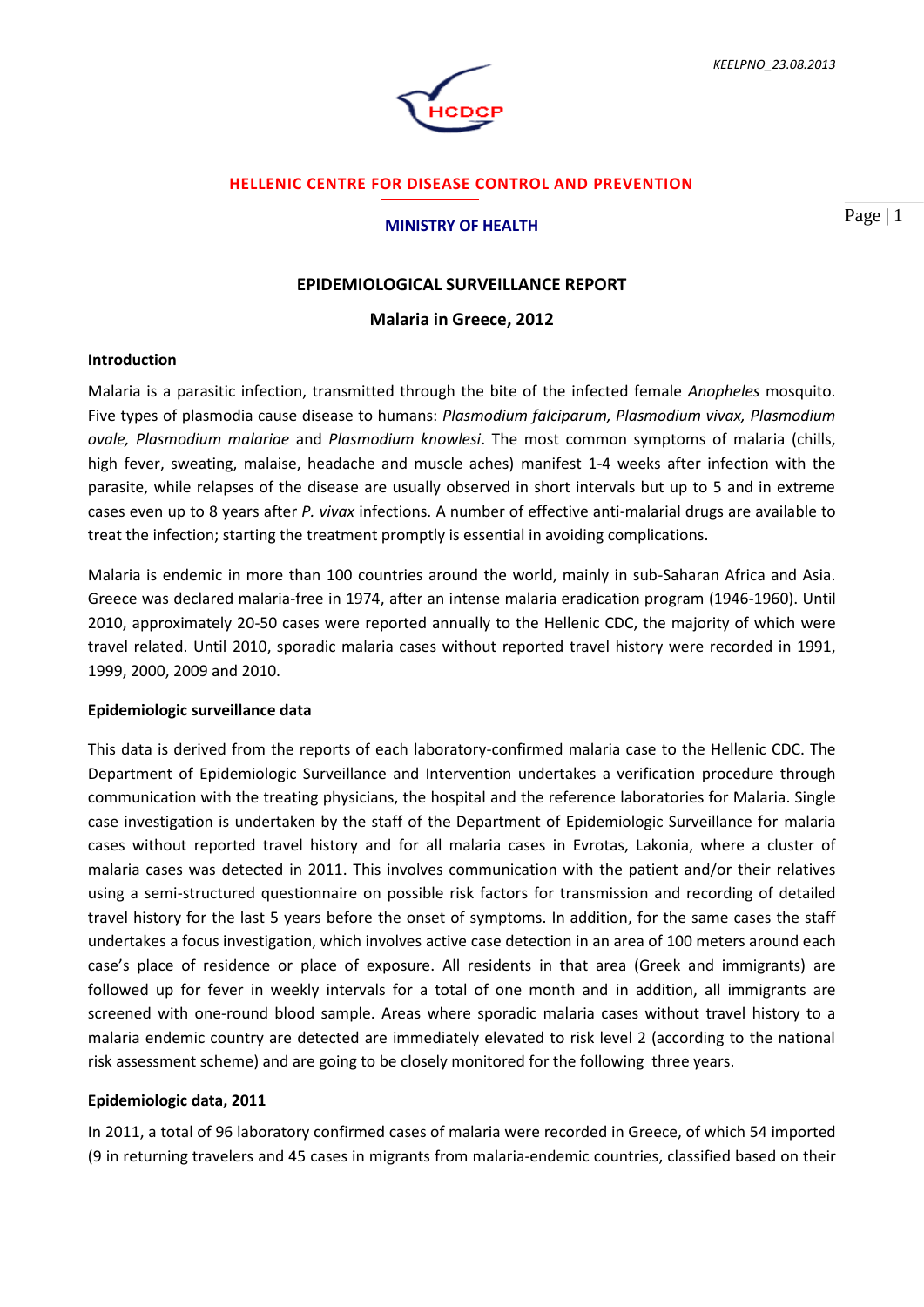arrival date in Greece and/or past history of malaria) and 42 without reported travel history to malariaendemic areas (34 Greeks and 8 immigrants from non-endemic countries). A cluster of 36 *P. vivax* malaria cases with no travel history to malaria-endemic areas was reported in the Municipality of Evrotas (Lakonia District) along with 6 *P. vivax* sporadic cases in 4 other Regional Units (Evia, Larissa, East Attiki and Viotia) [\(Epidemiological Surveillance Report-](http://www.keelpno.gr/Portals/0/������/��������/Malaria_Report_EN_2011%2012%2031.pdf) Malaria in Greece**,** 2011).

More specifically in Evrotas, Lakonia 28 cases of *P. vivax* malaria were recorded in Greek citizens and 8 in migrant farm workers from non-endemic countries (Morocco (2), Poland (1) and Romania (5, 2 of which were diagnosed in Romania). In addition, 23 *P. vivax* cases were reported from the same area in migrant farm workers from malaria-endemic countries (Pakistan (21), Afghanistan (2)) with unclear travel history.

## **Epidemiologic data, 2012**

In 2012, a total of 93 laboratory confirmed cases of malaria were reported in Greece, of which 73 have been classified as imported (9 in returning travelers and 64 in migrants from malaria-endemic countries based on their arrival date in Greece and/or past history of malaria). Of the 70 imported cases with known *Plasmodium* species, 54 cases are confirmed *P.vivax* infections, 15 *P.falciparum* (8 in migrants from malariaendemic countries and 7 in returning travelers) and 1 case is a *P. vivax* and *P. falciparum* co-infection. For the immigrants from endemic countries, *P. vivax* infections most likely represent relapses of past malaria infection from their country of origin.

The remaining twenty (20) cases refer to patients with no history of travel to a malaria endemic country (14 Greek, 2 Moroccan, 3 Romanian, 1 Albanian) with evidence that they have acquired the infection locally during transmission period 2012. All locally acquired cases were confirmed with *Plasmodium vivax*  infection.

Four additional malaria cases reported in 2012 were attributed to previous transmission periods and are not included in the analysis of this report. Specifically, 2 *P. vivax* cases were attributed to the 2011 transmission periods: one case referred to a Moroccan migrant (diagnosed in April 2012), resident of the Municipality of Evrotas (Lakonia District), and the other referred to a 7 year old Greek girl with onset of symptoms in August 2012 and a history of 4-week stay in Evrotas, Lakonia during the transmission period 2011. Moreover, 2 *P. malariae* cases were also reported in elderly patients, attributed to exposure many years ago. Finally five relapse cases of *P. vivax* were recorded in malaria cases diagnosed during 2011, who had received inadequate primaquine radical treatment.

The case classification by place of residence/exposure of all the malaria cases reported to the Hellenic CDC in 2012 is presented i[n Table 1.](#page-2-0)

The place of residence/exposure of the 20 locally acquired malaria cases without travel history is presented in [Figure 1.](#page-3-0) Ten (10) of those patients are considered to be exposed in Evrotas (Lakonia), 2 in Marathon and 2 in Markopoulo (East Attiki), 2 in the Municipality of Avdira (Xanthi), 1 in the Municipality of Tanagra (Viotia), for one case the place of exposure was determined as the lake Paralimni (Viotia), while the remaining two (2) cases were residing in the Municipality of Sofades, Karditsa (Region of Thessaly). The last two cases represent introduced malaria cases with direct epidemiological link to 9 imported cases, which were registered in the same locality. The cluster was discovered in an active case detection mission organized by the Hellenic CDC in the area.

Page | 2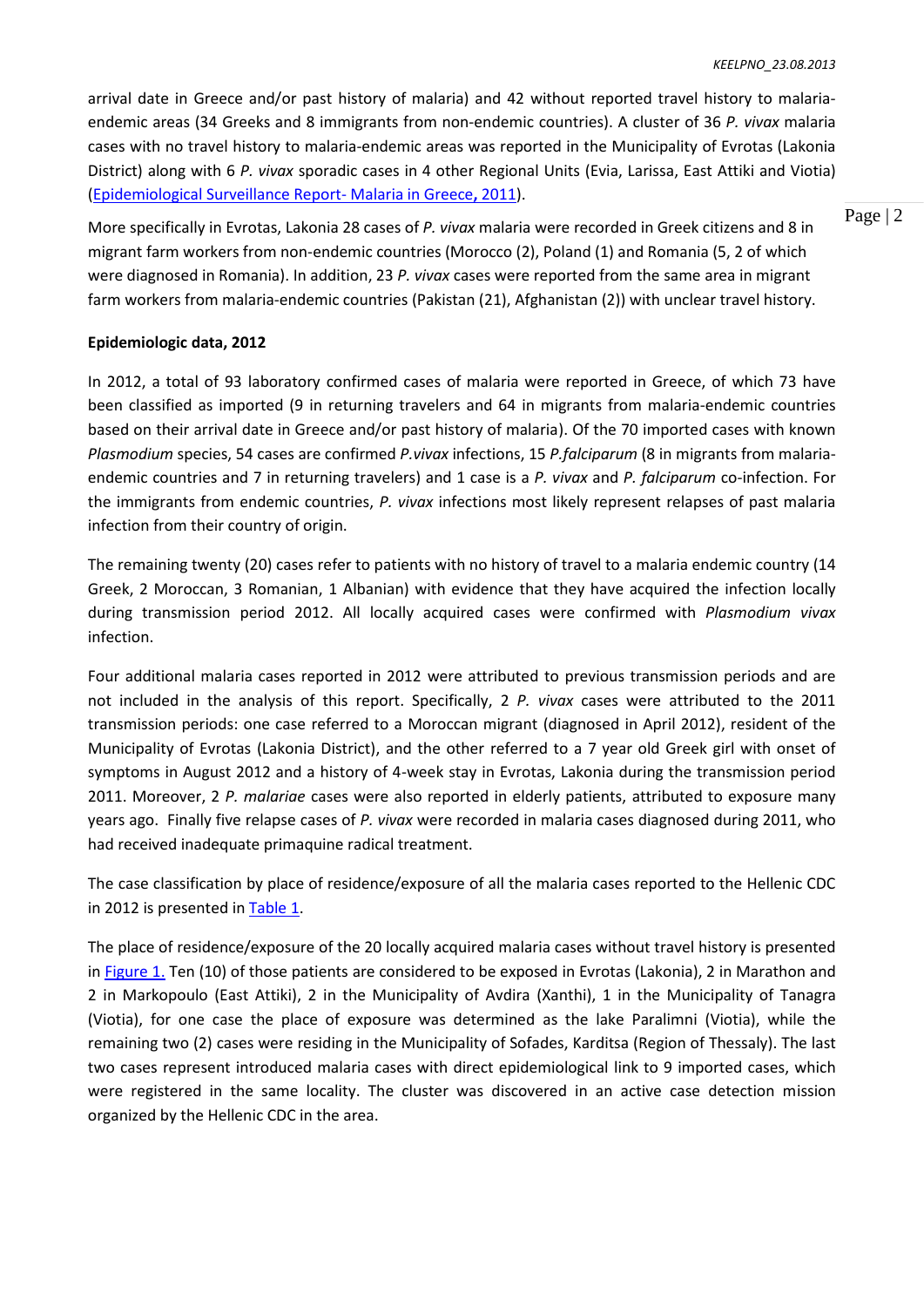One patient of Albanian origin considered to be exposed in the Municipality of Tanagra (Viotia) was diagnosed in Albania.

Finally, one more Greek patient with estimated place of exposure the Municipality of Avdira, Xanthi presented with malaria symptoms in 2013 while in the USA. After the relevant case investigation this case is attributed to the 2012 malaria transmission period.

[Figure 2](#page-4-0) presents the distribution of the locally acquired malaria cases in Greece by week of reported onset of symptoms in 2012, with the exception of the last case diagnosed in 2013.

Specifically in the Municipality of Evrotas, Lakonia, in 2012, a total of 17 malaria cases in migrant workers from malaria endemic countries (Pakistan (13), Afghanistan (4)) were also reported, which are classified as imported (based on recent entry date to Greece and/or history of malaria in the past). The place of residence/exposure of all malaria cases in Lakonia is shown in [Figure 3,](#page-5-0) while [Figure 4](#page-5-1) presents the distribution of the malaria cases in the same area by week of reported onset of symptoms.

The age of the 20 locally acquired cases without travel history to a malaria endemic country in the transmission period 2012, ranges between 22 – 82 years (median age: 51 years), while 65% of the cases are male.

| <b>District of</b><br><b>Residence</b> | <b>Status of malaria cases</b> |                |                |                         |
|----------------------------------------|--------------------------------|----------------|----------------|-------------------------|
|                                        | Imported                       |                |                |                         |
|                                        | Immigrants                     | Travelers from |                | <b>Locally acquired</b> |
|                                        | from malaria                   | malaria        | Total          | cases                   |
|                                        | endemic                        | endemic        | imported       |                         |
|                                        | countries                      | countries      |                |                         |
| Argolida                               | $\mathbf{1}$                   | 0              | $\mathbf{1}$   | 0                       |
| Attiki                                 | 24                             | 6              | 30             | 4                       |
| Chania                                 | $\overline{2}$                 | 1              | 3              | 0                       |
| Corfu                                  | $\mathbf{1}$                   | $\mathbf 0$    | $\mathbf{1}$   | 0                       |
| Etolia-Akarnania                       | $\overline{2}$                 | 0              | $\overline{2}$ | 0                       |
| Evia                                   | $\mathbf{1}$                   | $\mathbf 0$    | $\mathbf{1}$   | 0                       |
| Ioannina                               | 3                              | 0              | 3              | 0                       |
| Karditsa                               | 9                              | $\mathbf{1}$   | 10             | $\overline{2}$          |
| Korinth                                | 0                              | $\mathbf{1}$   | $\mathbf{1}$   | 0                       |
| Lakonia                                | 17                             | 0              | 17             | 10                      |
| Rethimno                               | $\mathbf{1}$                   | 0              | $\mathbf{1}$   | 0                       |
| Thessaloniki                           | $\overline{2}$                 | 0              | $\overline{2}$ | 0                       |
| Viotia                                 | $\mathbf{1}$                   | $\mathbf 0$    | $\mathbf{1}$   | $\overline{2}$          |
| Xanthi                                 | 0                              | $\mathbf 0$    | 0              | $\overline{2}$          |
| <b>Total</b>                           | 64                             | 9              | 73             | 20                      |

<span id="page-2-0"></span>**Table 1. Place of residence/exposure and classification of malaria cases, Greece, 2012 (n=93)**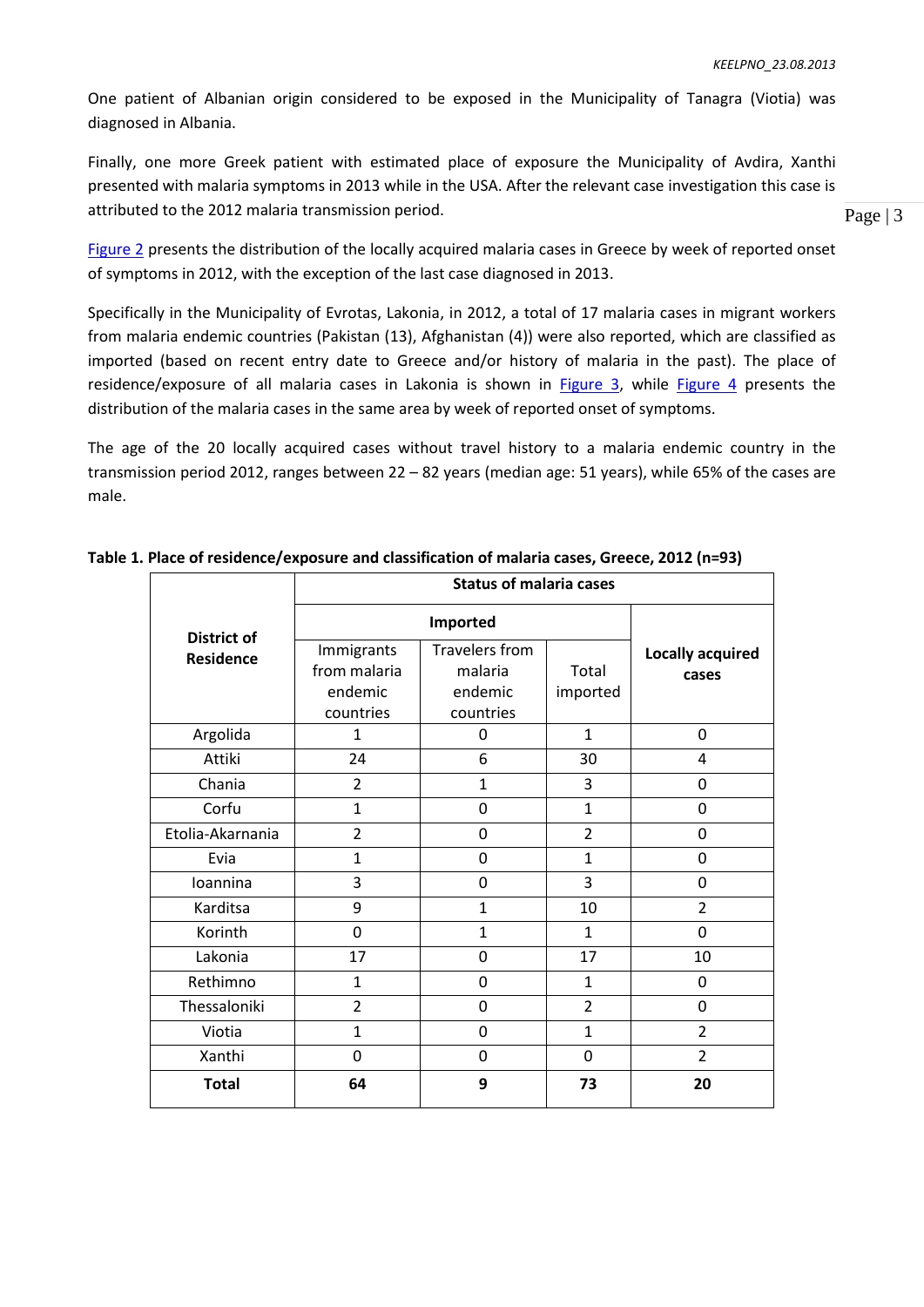

<span id="page-3-0"></span>**Figure 1: Place of residence/exposure of the malaria cases without reported travel history to malariaendemic areas, Greece, 2012 (n=20).**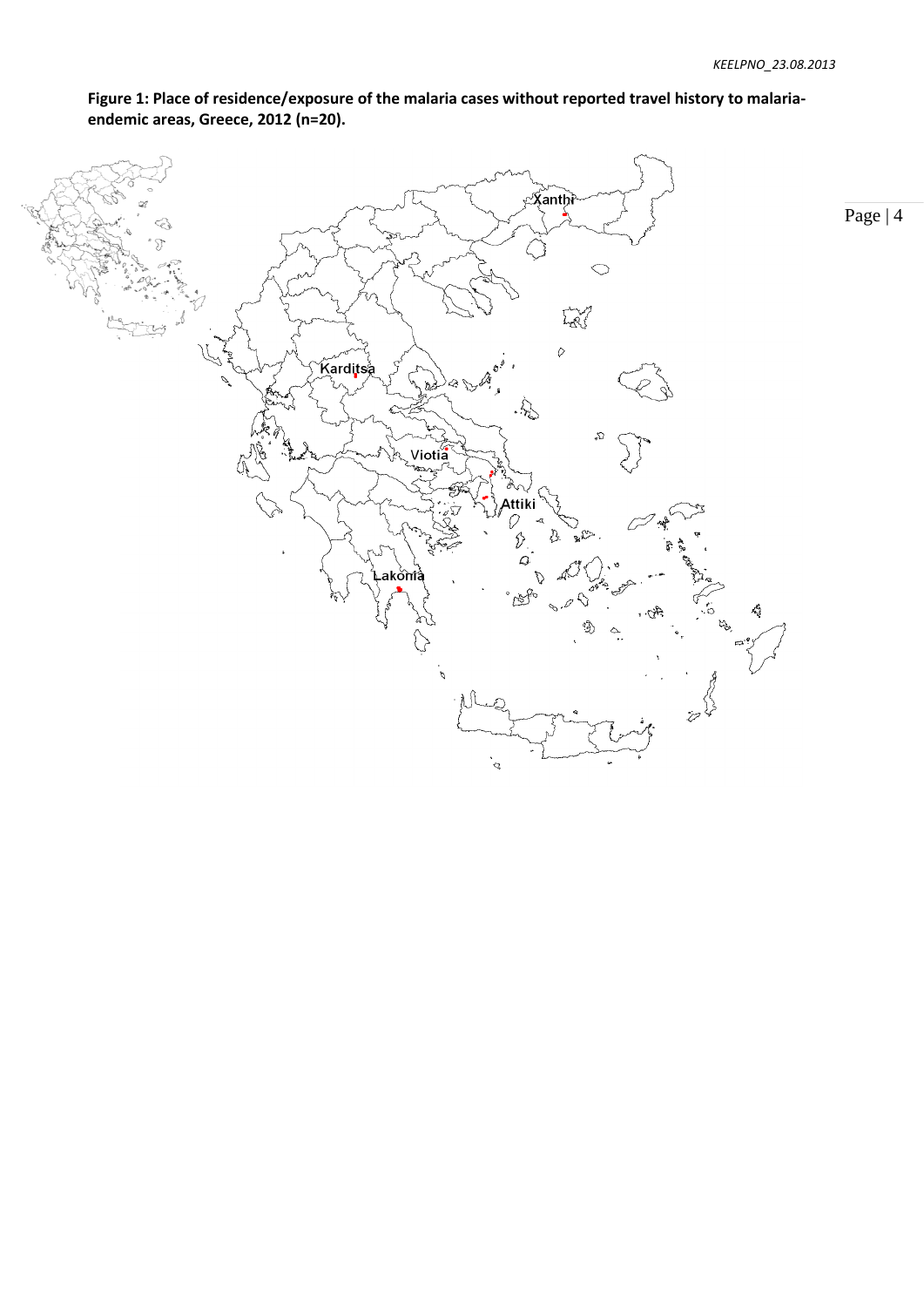

<span id="page-4-0"></span>**Figure 2: Distribution of locally acquired malaria cases by week of reported onset of symptoms, Greece, 2012 (n=19)\***

Week of onset

\*one case attributed to 2012 transmission period and diagnosed in 2013 is not included in the figure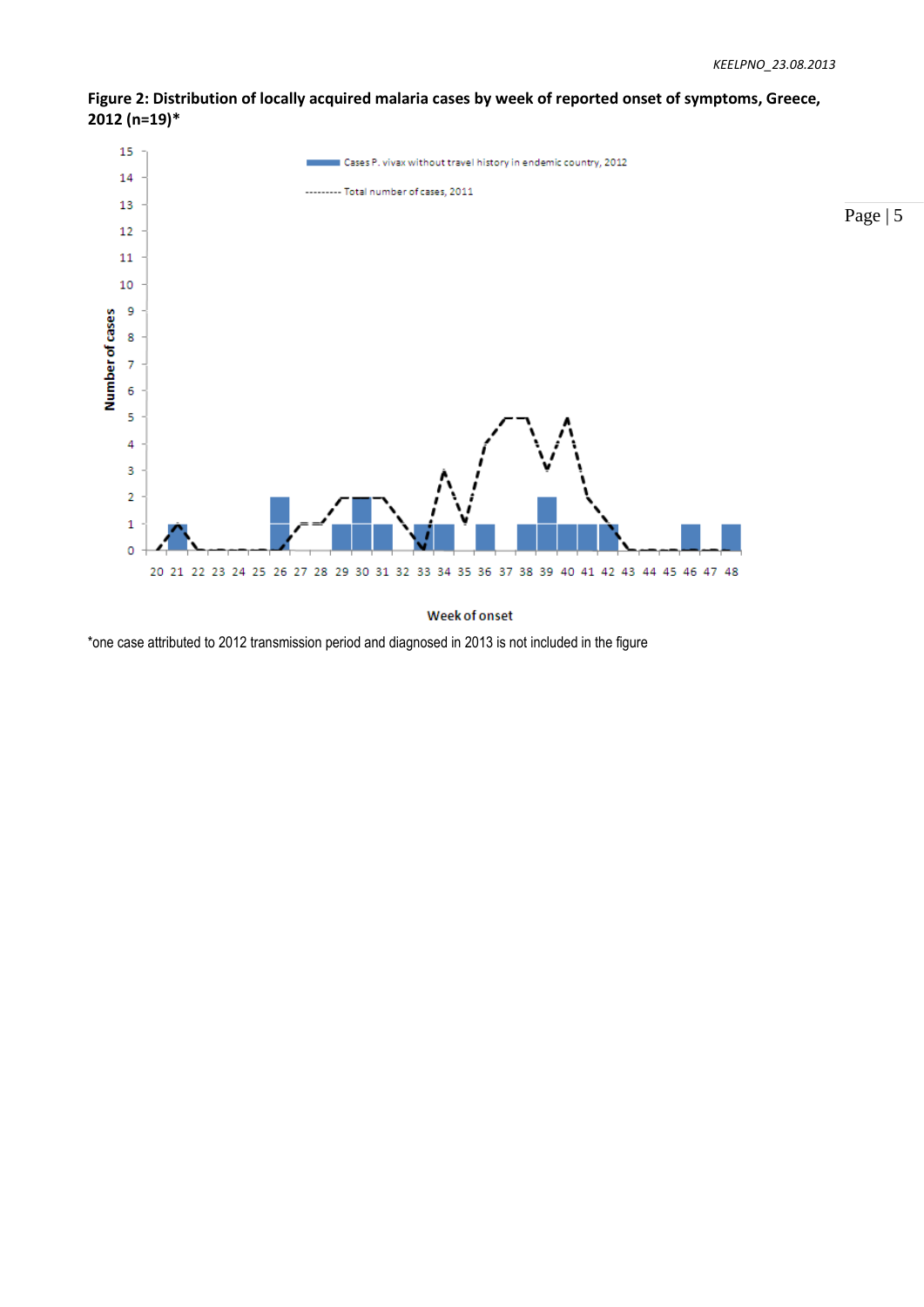# <span id="page-5-0"></span>**Figure 3. Place of residence/exposure of the malaria cases, Municipality of Evrotas, Lakonia, 2012 (n=27)**



<span id="page-5-1"></span>



#### **Week of onset**

\*One case in a migrant from malaria endemic country, which was diagnosed in week 12/2012 is not included in the above figure.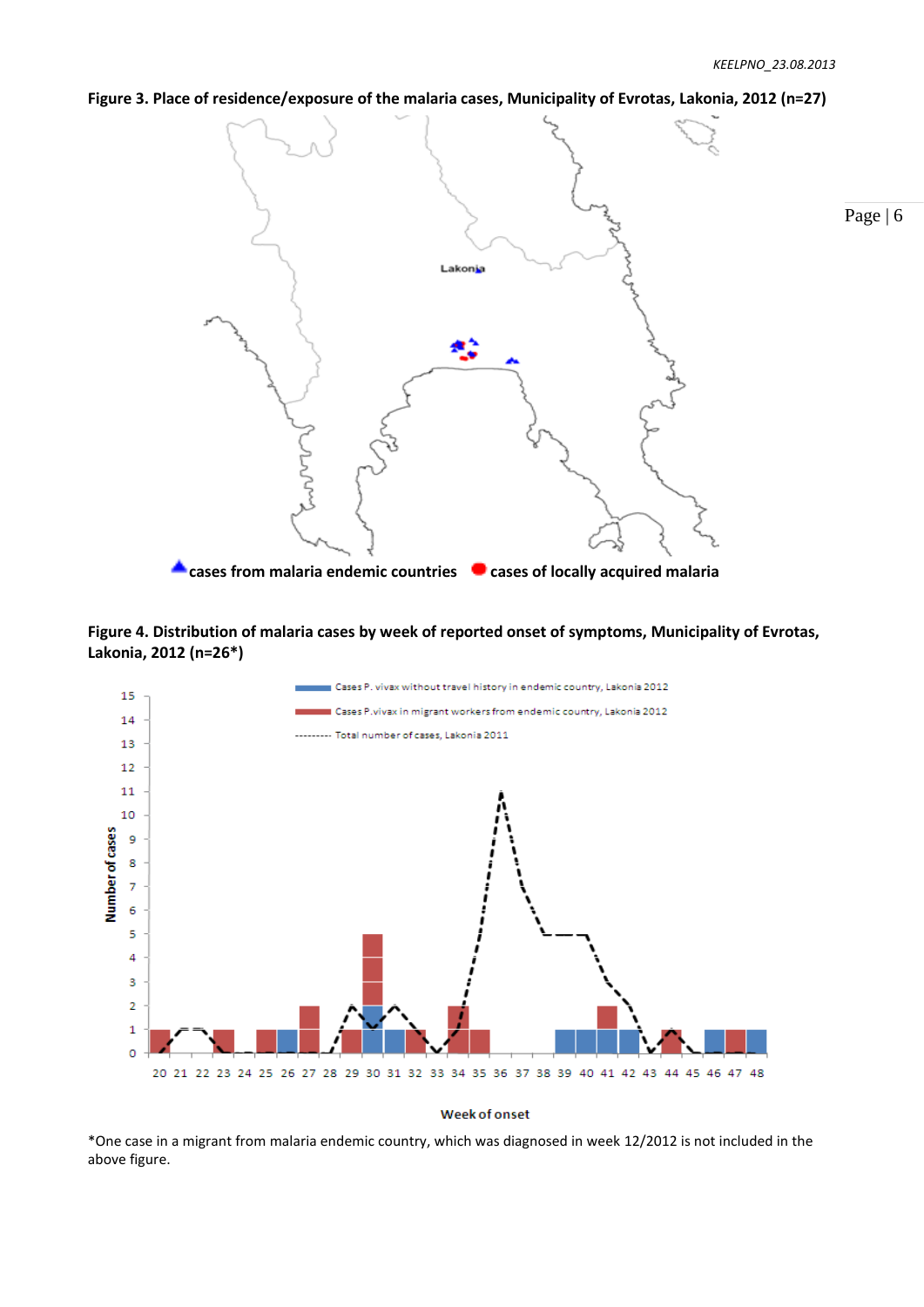# **Hellenic CDC activities for the management of malaria- 2012**

taking into consideration the malaria cases reported in the last three years, the size and place of origin of  $\rm{Page\,|\,7}$ During spring 2012 the Hellenic CDC developed an Action Plan for the Management of Malaria 2012-2015, where the risk assessment for re-emergence of malaria in the different areas of Greece was included. Based on this risk assessment all areas (Regions, Municipalities) in Greece were assigned a risk level from 0-3, migrant population in the area and the ecological parameters in each area.

After the reporting of each locally-acquired malaria case to the Hellenic CDC a series of response activities are implemented:

- Communication to the hierarchy of the Ministry of Health
- Communication to the relevant regional department of public health
- Communication to the National Centre for Blood Donation, responsible for the relevant blood safety measures.
- Enhancement of early detection of cases and focus investigation: Hellenic CDC investigation teams are deployed after the detection of each malaria case to perform a "focus investigation" covering all residents in an area with radius 100m around the case's residence, according to advice provided by the ECDC and WHO during their mission in 2011. In this activity, all migrants from malaria endemic countries in this area are tested for malaria, while Greek citizens and migrants from non-endemic countries are screened for malaria compatible symptoms and/or tested for malaria accordingly.

In addition, the Hellenic CDC has supported and/or developed during 2012 a series of activities to prevent the re-establishment of malaria in Greece:

## **I. Enhance malaria surveillance:**

# **Active malaria case detection in the general and the migrant populations**

The Hellenic CDC has deployed a field team in the area of Evrotas, Lakonia (epi-centre of the 2011 cluster), since the end of September 2011, which has been working in the area since then. A report on the local activities can be accessed [here](http://www.keelpno.gr/LinkClick.aspx?fileticket=6o9z53c6aks%3d&tabid=76&mid=1147&language=el-GR) in Greek. The Hellenic CDC field team collaborated from April to October 2012 with MSF-Greece for the prevention and investigation activities in the area, while support is also provided by the Municipality of Evrotas and local volunteers.

A significant number of migrants from malaria endemic countries (Pakistan and Afghanistan, etc) live and work in Evrotas. During the field visits a registry of all residences and residents was created, health promotion information was provided for protection against mosquitoes and fever screening and/or testing for malaria was performed. During the 2012 transmission period 16 out of 17 malaria cases in migrants were actively detected, all of whom were also treated with antimalarials under a directly observed therapy (DOT) protocol.

Of note is also the fact that in the framework of our active case detection activity in the area of Evrotas Lakonia in 2012, the median time from onset of malaria symptoms to diagnosis for both migrants from endemic countries and Greeks was reduced to 3 days (range: 0-15 days for migrants and 0-8 days for Greeks respectively), compared to 5 days (range: 2-12) for migrants and 7 days (range: 2-17) for Greeks in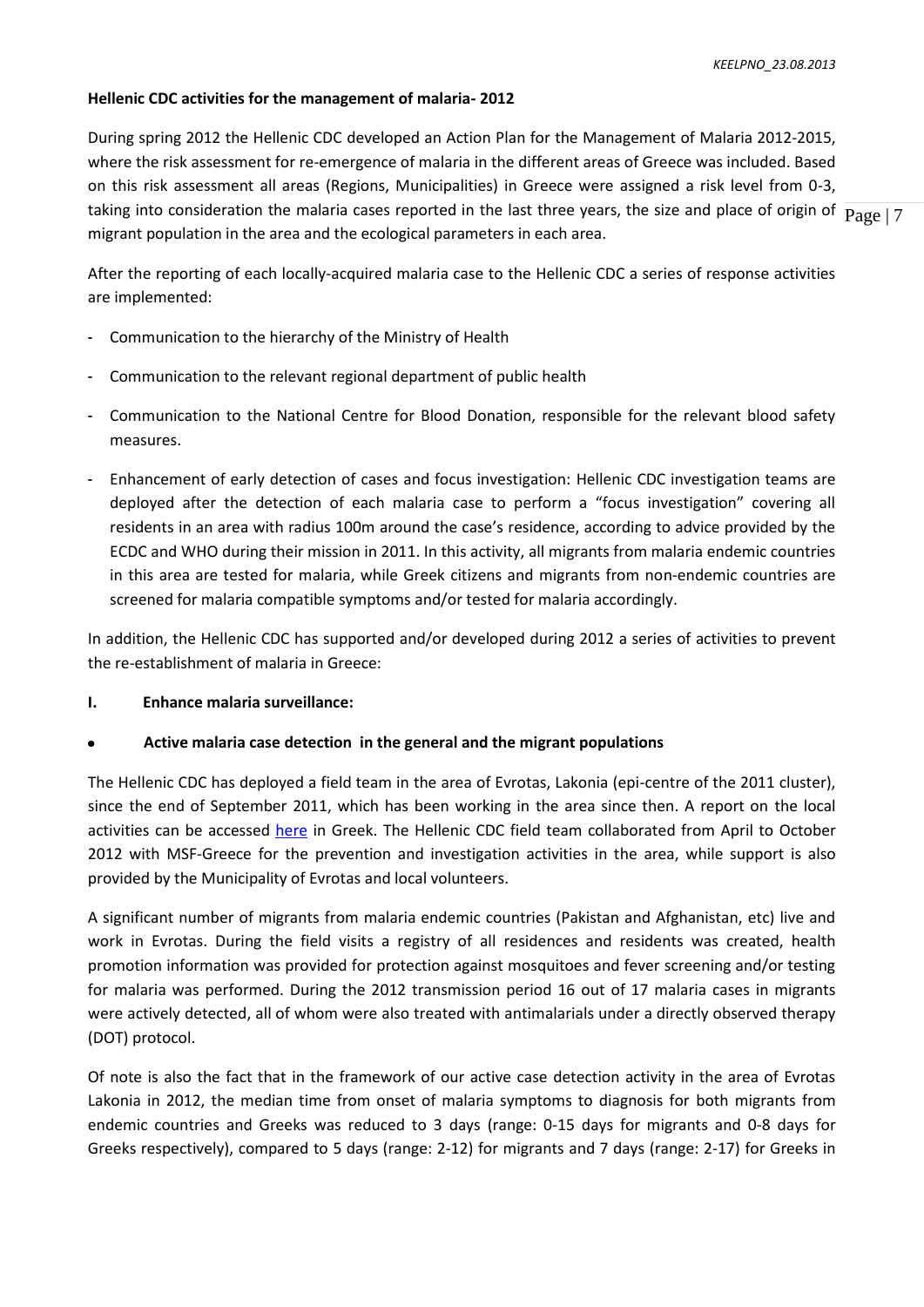2011. This improvement in timeliness of diagnosis is mainly attributed to the active case detection activities and the increased awareness of local clinicians for malaria and contributes significantly in decreasing the risk of local onward transmission.

# **Screening of migrants for malaria**

Protocols for screening of asymptomatic migrants for malaria have been implemented in the framework of  $\frac{Page}{}$  | 8 the partnership to implement the national project: "[Integrated Surveillance and control programme for](http://www.malwest.gr/en-us/nsrf.aspx)  [West Nile Virus and malaria in Greece](http://www.malwest.gr/en-us/nsrf.aspx)" in:

- 759 migrants from malaria endemic countries from the area of Evrotas, Lakonia
- 499 migrants from malaria endemic countries from the area of Marathon, East Attiki
- 132 migrants from malaria endemic countries from the area of Markopoulo, East Attiki
- 60 migrants from malaria endemic countries from the area of Thiva, Viotia
- Over 1,000 migrants held at Reception Centres in Korinth, Drama, Komotini, Xanthi and Evros.
- **A geographical information system** (GIS) tool was created for risk assessment (mapping of vectors, their breeding sites and malaria cases) in the framework of the above project.

**ΙΙ. Enhancing laboratory diagnosis of malaria** through a training programme for microbiologists and laboratory technicians, according to the risk assessment of each geographic area. In addition, the Hellenic CDC has imported 15,000 Rapid Diagnostic Tests (RDTs) for malaria, which are currently in use by the field teams, and have also been distributed to health centres and hospitals around the country depending on the above mentioned risk assessment. Another 10,000 RDTs for malaria have been procured by MSF-Greece for the same reason. The use of malaria RDTs in 2012 has contributed significantly in early diagnosis of cases in symptomatic patients.

**ΙΙΙ. Standardization of the malaria treatment:** according to [treatment guidelines,](http://www.keelpno.gr/Portals/0/������/��������/��������������%20�������-��������-26_7_2012.pdf) developed by the Hellenic CDC. A protocol for following up the antimalarial treatment efficacy was developed and was in place in 2012. In addition, all malaria cases treated in 2011 were followed up in 2012 with a 2<sup>nd</sup> antimalarial treatment course with chloroquine x 2d and primaquine x 14d, as per the national guidelines.

**IV. Increase awareness amongst health professionals** for the diagnosis of malaria. In collaboration with the National School of Public Health (NSPH) and the University of Thessaly, 41 seminars were delivered to health professionals (hospitalists and nursing personnel, primary care physicians, private practitioners, laboratory personnel, intensivists) all over the country.

**V. Communication to the public** on malaria and personal protection measures against mosquitoes: through public meetings and educational material developed by the Hellenic CDC and available through the Centre's website: [www.keelpno.gr.](http://www.keelpno.gr/) In addition a video with information on protection measures against mosquito bites was disseminated throughout the summer months. A total of 29 public meetings have been organized with the assistance of local communities, along with 48 presentations to primary schools (6,932 students) and 34 presentations in secondary schools (6,311 students).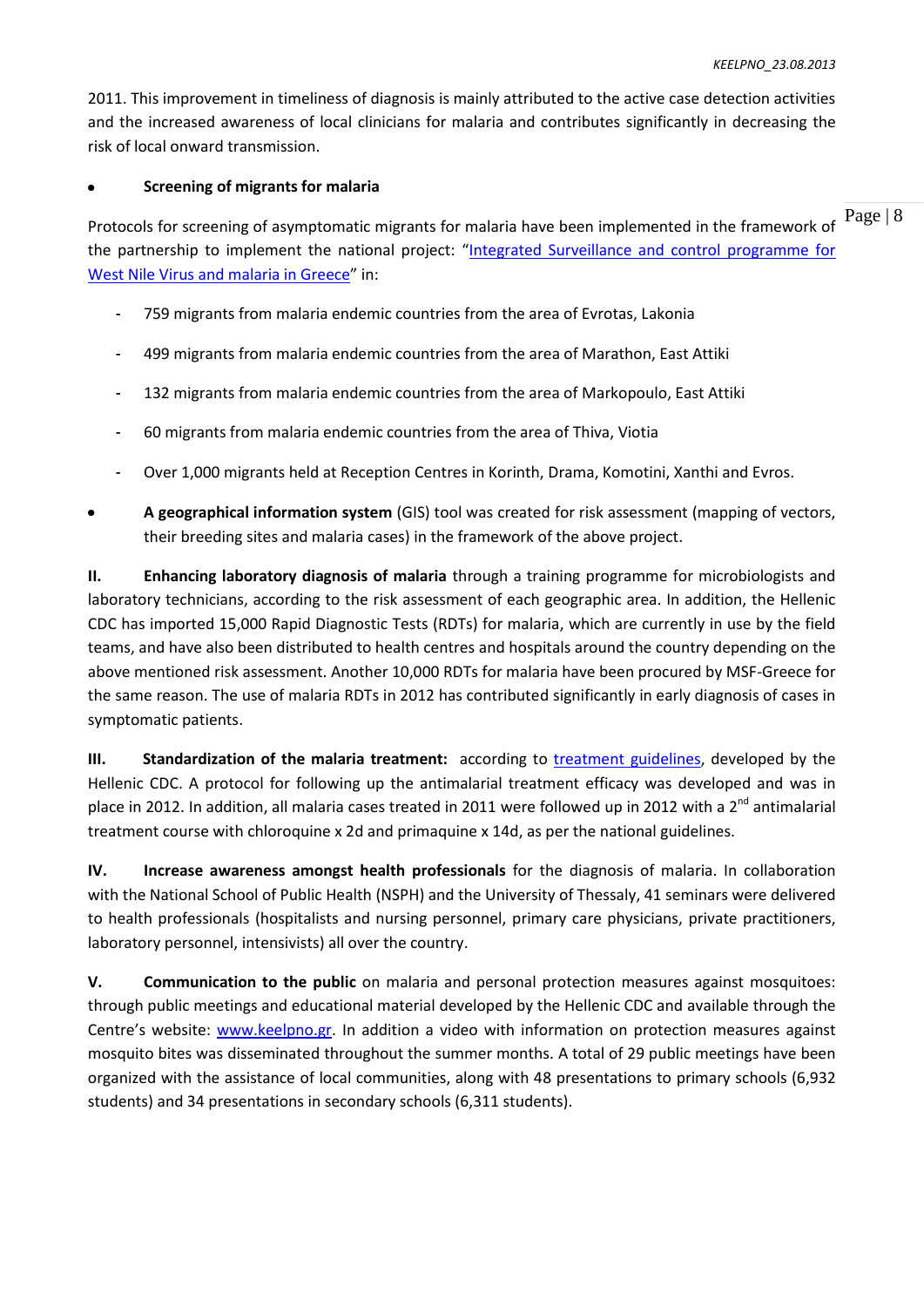# **VI. Vector control activities- Entomologic Surveillance**

Vector control activities in Greece belong to the mandate of the municipal and regional governments. A Working Group of experts on vector borne diseases supported by the Hellenic CDC developed guidance for local authorities for organizing vector control activities and entomologic surveillance. This guidance was communicated early in the season for the planning of 2012 vector control activities.

In addition, the Hellenic CDC financed three mosquito mapping projects targeting the breeding sites of  $\text{Page} | 9$ mosquitoes around the country and including all geographic areas that have reported malaria cases since 2009.

In the framework of the project "[Integrated Surveillance and control programme for West Nile Virus and](http://www.malwest.gr/en-us/nsrf.aspx)  [malaria in Greece](http://www.malwest.gr/en-us/nsrf.aspx)", a number of entomological activities were also carried out:

- $\bullet$ identification of mosquitoes collected through entomological surveillance (NSPH, University of Thessaly, Benaki Phytopathological Institute)
- genetic identification of mosquitoes  $\bullet$
- testing of mosquitoes for biocide resistance (Benaki Phytopathological Institute)  $\bullet$
- mosquito overwintering study (in-vitro and in-vivo)
- systematic mosquito traps effectiveness study.

**Communication to the local level:** the Hellenic CDC in collaboration with the Ministry of Agriculture and an expert entomologist from the US-CDC/WHO organized training seminars for the regional staff that supervises vector control activities in risk areas level 2 and 3.

**VII. Communication with international public health stakeholders:** The Hellenic CDC communicates frequently for exchange of knowhow and information on malaria cases and activities with the European CDC and the World Health Organization, as well as with a number of European and international agencies and networks. A number of foreign experts have visited our country repeatedly for this reason.

# **Advice for travelers to areas in Greece with reported locally-acquired malaria cases:**

The Hellenic CDC, based on the surveillance data available until now and the implemented control measures in the areas where locally-acquired malaria cases have been reported, maintains that **the risk to travelers for malaria infection in Greece is very low**. For this reason, **chemoprophylaxis for malaria is not recommended** for visitors to the areas of Lakonia, East Attiki, Xanthi, Viotia or Karditsa.

# **Discussion**

Greece has been malaria-free since 1974, but a number of significant factors may lead to the reestablishment of the disease, mainly:

(i) the large number of immigrants from malaria-endemic countries, who work mostly in the farming sector

# combined with

(ii) the circulation of *Anopheles* mosquitoes, the competent vector of the disease, in many areas of Greece.